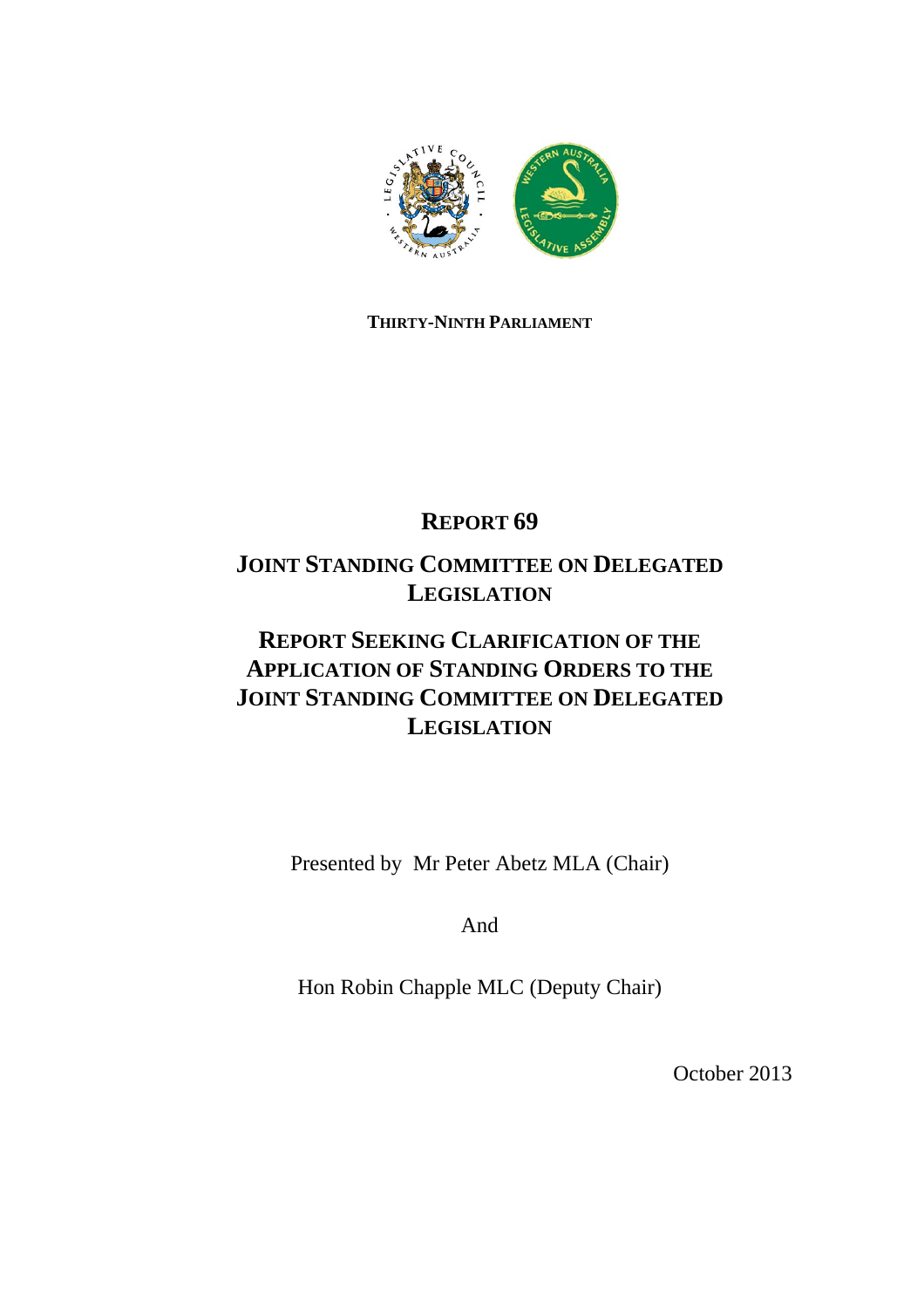# **JOINT STANDING COMMITTEE ON DELEGATED LEGISLATION**

### **Date first appointed:**

#### 28 June 2001

#### **Terms of Reference:**

The following is an extract from Schedule 1 of the Legislative Council Standing Orders:

#### "**6. Joint Standing Committee on Delegated Legislation**

- 6.1 A *Joint Standing Committee on Delegated Legislation* is established.
- 6.2 The Committee consists of 8 Members, 4 of whom are appointed from each House. The Chairman must be a Member of the Committee who supports the Government.
- 6.3 A quorum is 4 Members of whom at least one is a Member of the Council and one a Member of the Assembly.
- 6.4 (a) A report of the Committee is to be presented to each House by a Member of each House appointed for the purpose by the Committee.
	- (b) Where a notice of motion to disallow an instrument has been given in either House pursuant to recommendation of the Committee, the Committee shall present a report to both Houses in relation to that instrument prior to the House's consideration of that notice of motion. If the Committee is unable to report a majority position in regards to the instrument, the Committee shall report the contrary arguments.
- 6.5 Upon its publication, whether under section 41(1)(a) of the *Interpretation Act 1984* or another written law, an instrument stands referred to the Committee for consideration.
- 6.6 In its consideration of an instrument, the Committee is to inquire whether the instrument
	- (a) is within power;
	- (b) has no unintended effect on any person's existing rights or interests;
	- (c) provides an effective mechanism for the review of administrative decisions; and
	- (d) contains only matter that is appropriate for subsidiary legislation.
- 6.7 It is also a function of the Committee to inquire into and report on
	- (a) any proposed or existing template, *pro forma* or model local law;
		- (b) any systemic issue identified in 2 or more instruments of subsidiary legislation; and
		- (c) the statutory an administrative procedures for the making of subsidiary legislation generally, but not so as to inquire into any specific proposed instrument of subsidiary legislation that has yet to be published.
- 6.8 In this order –

"instrument" means –

- (a) subsidiary legislation in the form in which, and with the content it has, when it is published;
- (b) an instrument, not being subsidiary legislation, that is made subject to disallowance by either House under a written law;

 "subsidiary legislation" has the meaning given to it by section 5 of the *Interpretation Act 1984*."

#### **Members as at the time of this inquiry:**

| Mr Peter Abetz MLA (Chair)                                |                                                           | Hon Lilianna Ravlich MLC (Deputy Chair) until 16 October 2013 |  |
|-----------------------------------------------------------|-----------------------------------------------------------|---------------------------------------------------------------|--|
| Hon John Castrilli MLA                                    | Hon Robin Chapple MLC (Deputy Chair) from 16 October 2013 |                                                               |  |
| Hon Peter Katsambanis MLC                                 | Hon Mark Lewis MLC                                        |                                                               |  |
| Ms Simone McGurk MLA                                      | Mr Peter Watson MLA                                       |                                                               |  |
| Staff as at the time of this inquiry:                     |                                                           |                                                               |  |
| Felicity Mackie (Advisory Officer (Legal))                |                                                           | Alex Hickman (Advisory Officer (Legal))                       |  |
| Anne Turner (Advisory Officer (Legal))                    |                                                           | Steve Hales (Advisory Officer)                                |  |
| <b>Stacey Martin (Committee Clerk)</b>                    |                                                           |                                                               |  |
| <b>Address:</b>                                           |                                                           |                                                               |  |
| Parliament House, Perth WA 6000, Telephone (08) 9222 7222 |                                                           |                                                               |  |
| lcco@parliament.wa.gov.au                                 |                                                           |                                                               |  |
| Website: http://www.parliament.wa.gov.au                  |                                                           |                                                               |  |
| ISBN 978-1-922047-61-8                                    |                                                           |                                                               |  |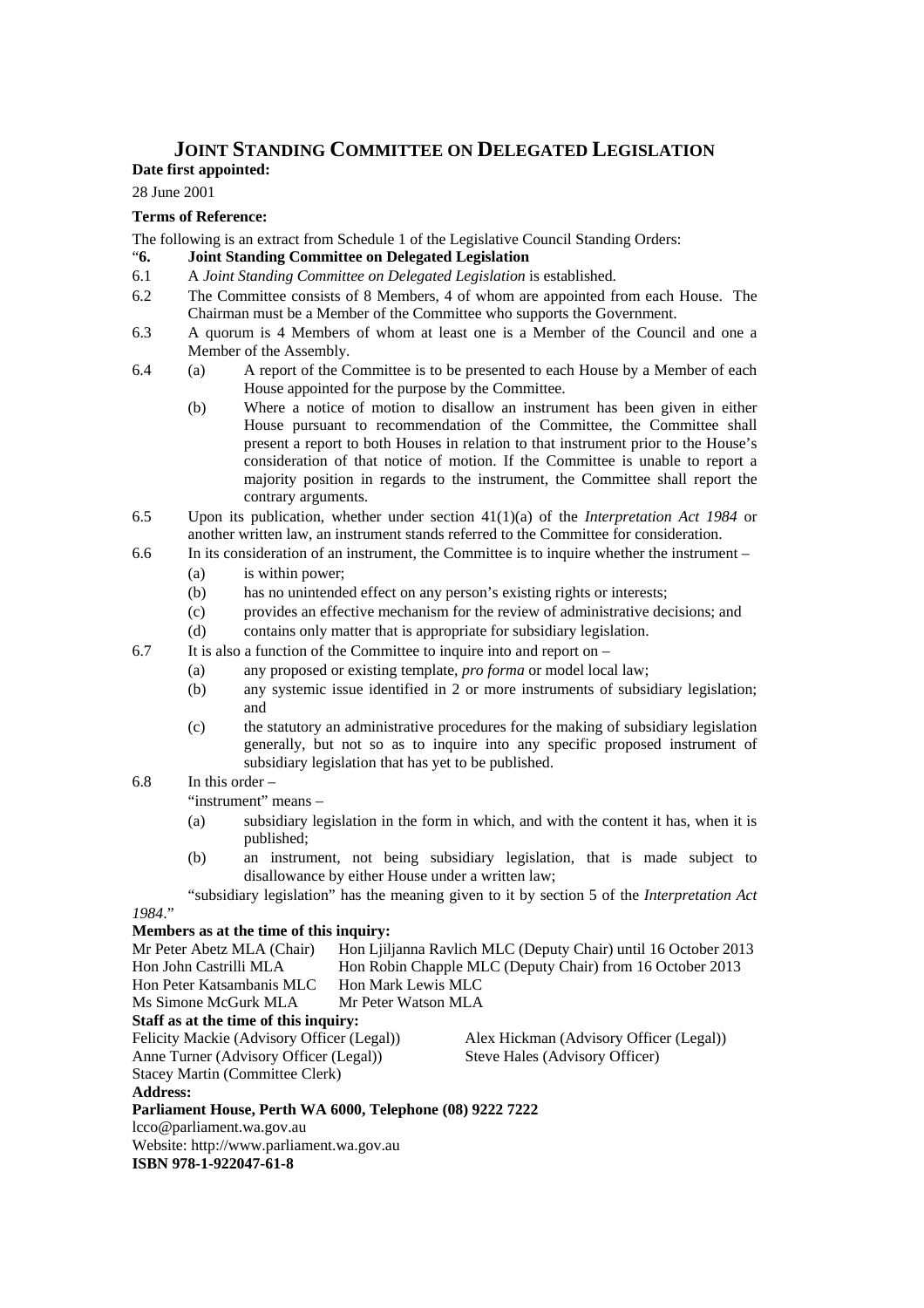### **CONTENTS**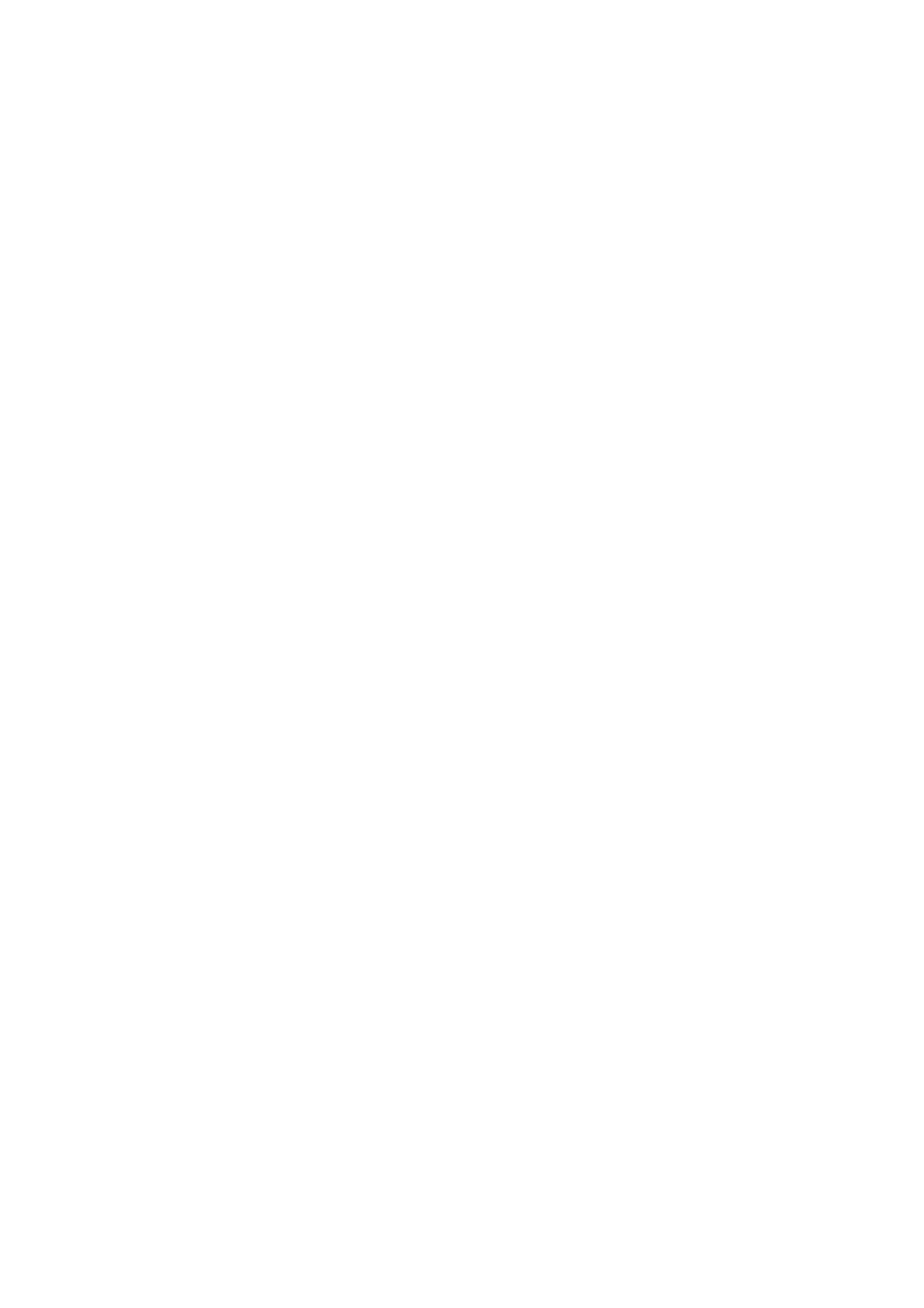#### **REPORT OF THE JOINT STANDING COMMITTEE ON DELEGATED LEGISLATION**

#### **REPORT SEEKING CLARIFICATION OF THE APPLICATION OF STANDING ORDERS TO THE JOINT STANDING COMMITTEE ON DELEGATED LEGISLATION**

#### **Introduction**

1.1 Chapter XV of the Legislative Council Standing Orders deals with Committees. In that chapter, Legislative Council Standing Order 156(2) provides that:

> *"If ordered by the Houses, this chapter applies to Joint Committees of the Parliament."*

#### **The Order of Reference**

- 1.2 The Order of Reference agreed to by the Legislative Assembly and transmitted to the Legislative Council on 23 May 2013 for the establishment of the Joint Standing Committee on Delegated Legislation (Joint Committee) is silent as to which Standing Orders apply to the Joint Committee.
- 1.3 The Order of Reference is copied below<sup>1</sup>:

*Message from the Council requesting concurrence in the following resolution now considered —* 

*That the Legislative Assembly be invited to agree to the rules and orders of the Legislative Council contained in the schedule for the constitution, powers and procedure of a Joint Standing Committee on Delegated Legislation.* 

#### *EXTRACT FROM LEGISLATIVE COUNCIL STANDING ORDERS*

#### *SCHEDULE*

 $\overline{a}$ 

#### *6. Joint Delegated Legislation Committee*

*6.1 A Joint Delegated Legislation Committee is established.* 

*6.2 The Committee consists of 8 Members, 4 of whom are appointed from each House. The Chair must be a Member of the Committee who supports the Government.* 

*6.3 A quorum is 4 Members of whom at least one is a Member of the Council and one a Member of the Assembly.* 

<sup>1</sup> Mr Michael Sutherland MLA, Speaker, Legislative Assembly, Western Australia *Parliamentary Debates (Hansard),* 23 May 2013, p1087.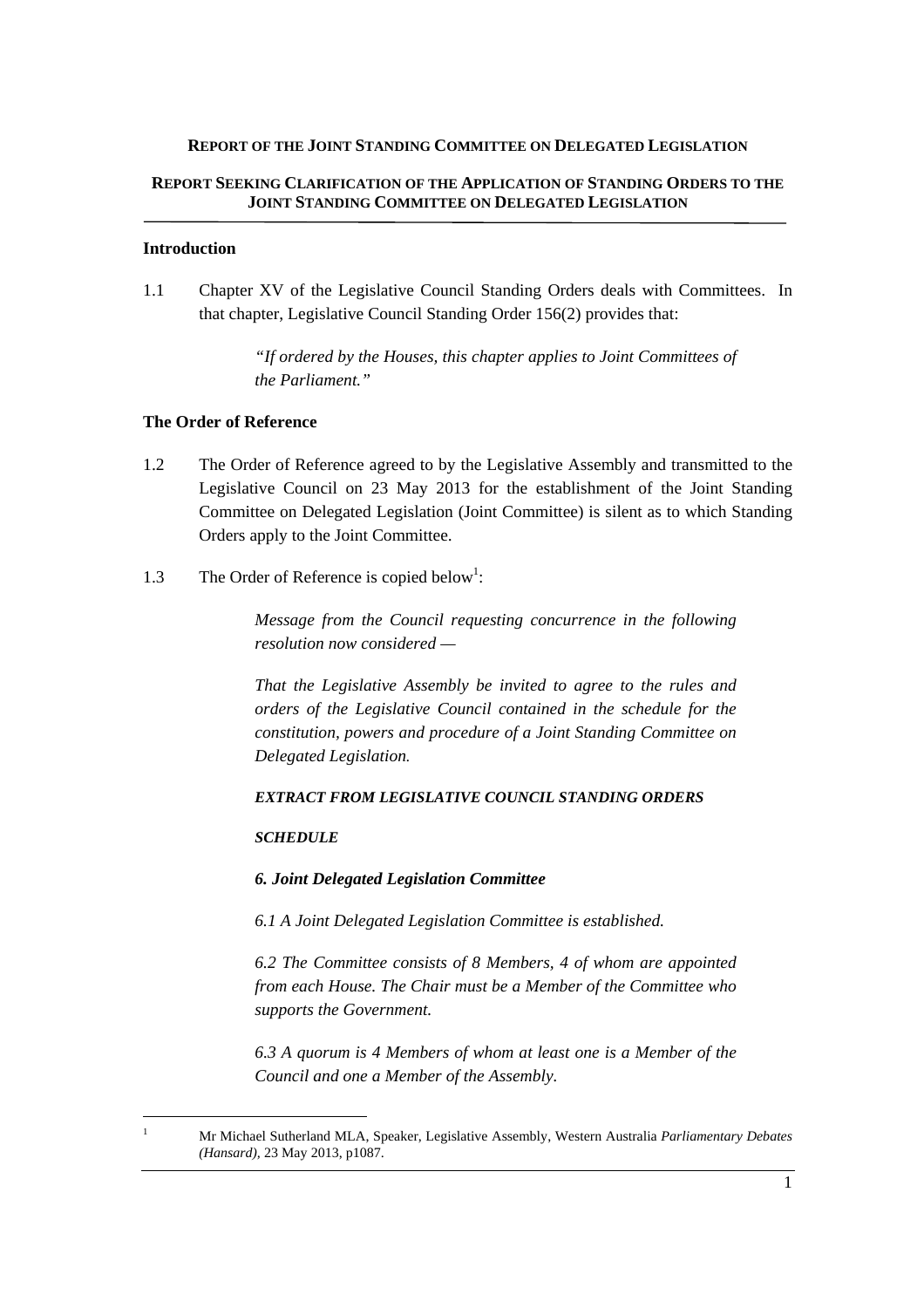*6.4 (a) A report of the Committee is to be presented to each House by a Member of each House appointed for the purpose by the Committee.* 

*(b) Where a notice of motion to disallow an instrument has been given in either House pursuant to recommendation of the Committee, the Committee shall present a report to both Houses in relation to that instrument prior to the House's consideration of that notice of motion. If the Committee is unable to report a majority position in regards to the instrument, the Committee shall report the contrary arguments.* 

*6.5 Upon its publication, whether under section 41(1)(a) of the Interpretation Act 1984 or another written law, an instrument stands referred to the Committee for consideration.* 

*6.6 In its consideration of an instrument, the Committee is to inquire whether the instrument —* 

*(a) is within power;* 

*(b) has no unintended effect on any person's existing rights or interests;* 

*(c) provides an effective mechanism for the review of administrative decisions; and* 

*(d) contains only matter that is appropriate for subsidiary legislation.* 

*6.7 It is also a function of the Committee to inquire into and report on —* 

*(a) any proposed or existing template, pro forma or model local law;* 

*(b) any systemic issue identified in 2 or more instruments of subsidiary legislation; and* 

*(c) the statutory and administrative procedures for the making of subsidiary legislation generally, but not so as to inquire into any specific proposed instrument of subsidiary legislation that has yet to be published.* 

*6.8 In this order —* 

*"instrument" means —* 

*(a) subsidiary legislation in the form in which, and with the content it has, when it is published;*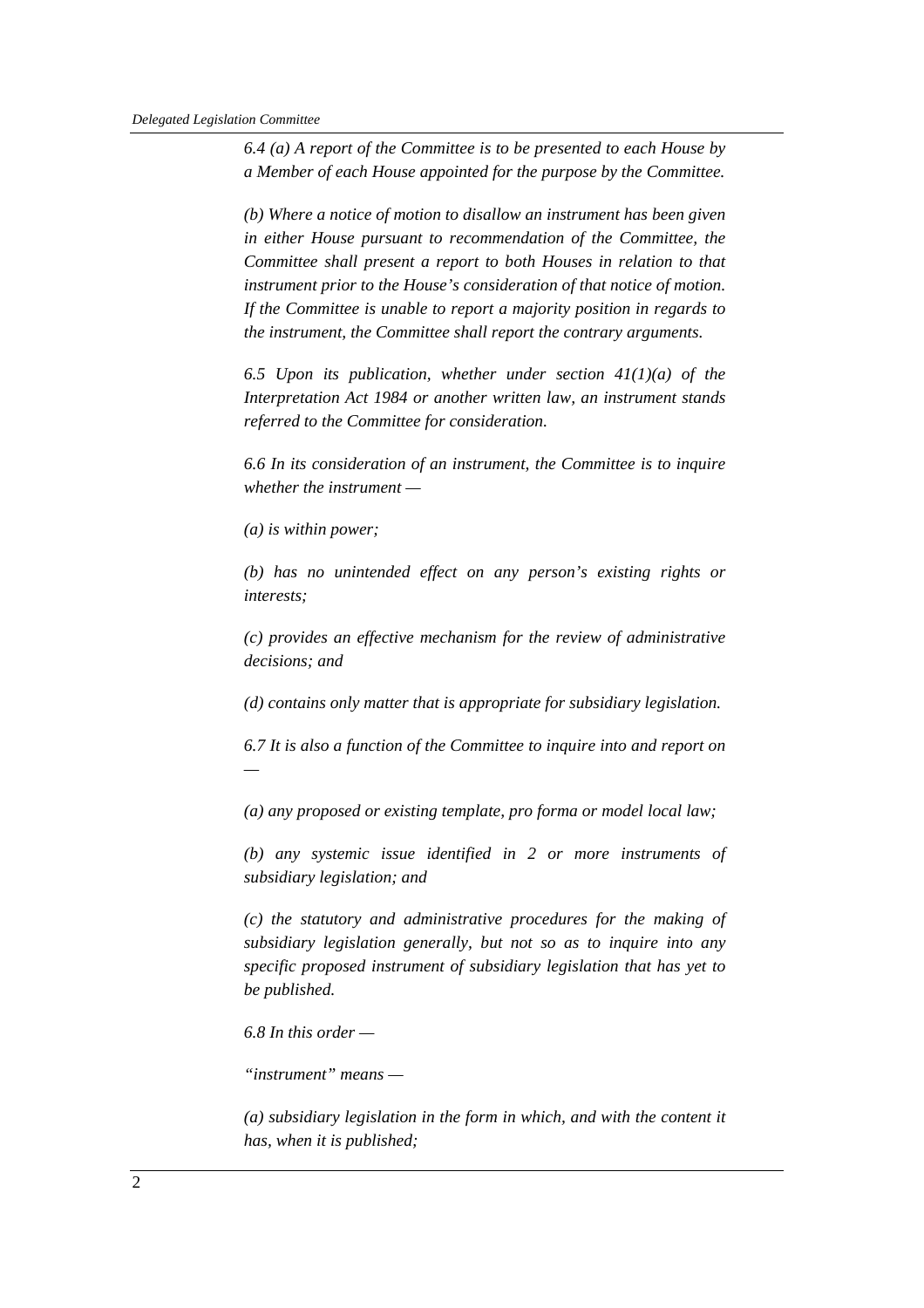*(b) an instrument, not being subsidiary legislation, that is made subject to disallowance by either House under a written law;* 

*"subsidiary legislation" has the meaning given to it by section 5 of the Interpretation Act 1984.* 

- 1.4 Accordingly, it is entirely unclear whether, and if so, to what extent the Standing Orders of the Legislative Council apply to the Joint Committee.
- 1.5 Further, the Standing Orders of the Legislative Council and the Legislative Assembly differ as set out below.

#### **Legislative Council**

1.6 Legislative Council Standing Order 164(1) provides that:

*"Any Member of the Council may participate in the taking of oral evidence by a Committee, and by leave of a Committee its deliberations and proceedings but may not vote."* 

#### **Legislative Assembly**

1.7 By contrast, Legislative Assembly Standing Order 249(4) provides that:

*"The Assembly may on motion co-opt any member of the Assembly, not being a Minister, to participate for a specified inquiry, in meetings of a portfolio-related committee or the Public Accounts Committee in relation to portfolio-related matters allocated to it. That member is not a member of the committee and may not vote, move any motion or be counted for the purpose of a quorum, but in relation to that inquiry may ask questions of witnesses and participate in a deliberative meeting."* 

#### **Interpretation of Standing Order 249**

- 1.8 By virtue of Legislative Assembly Standing Order 297<sup>2</sup>, Standing Order 249 applies to the Assembly members of the Joint Committee.
- 1.9 The Joint Committee interprets the words "co-opt" in Legislative Assembly Standing Order 249(4) to mean 'co-opt to participate' (as opposed to 'co-opt to substitute') in that Members may be present at a meeting but not vote.

<sup>2</sup> Legislative Assembly Standing Order 297 states: "*Except to the extent that they impinge upon the functioning of the Committee, Standing Orders applicable to Committees of the Legislative Council will apply to the Committee's proceedings. Assembly Standing Orders 249, 252, 254,262, 263 and 264 will also apply to the Assembly members of the Joint Standing Committee."*